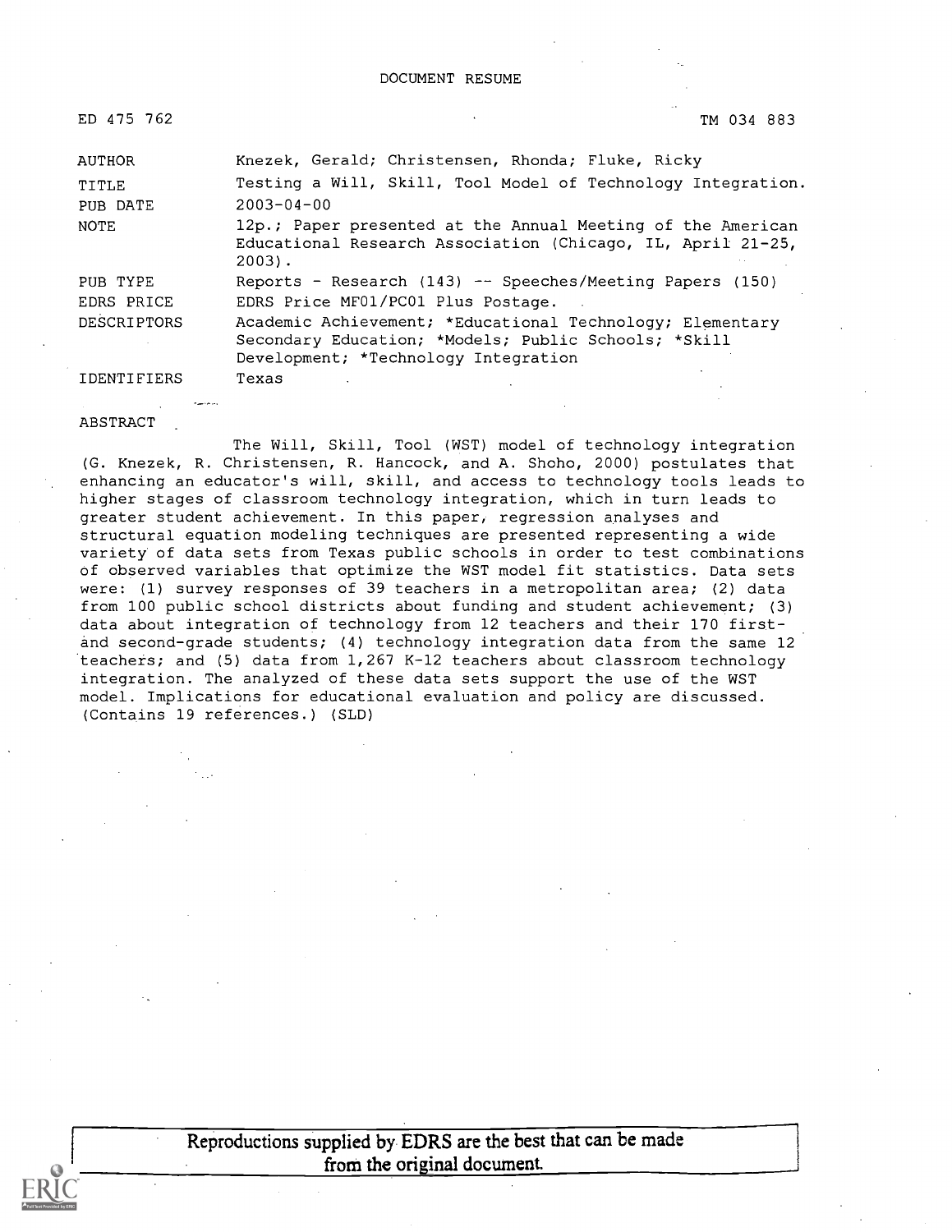# Testing a Will, Skill, Tool Model of Technology Integration

## Gerald Knezek Rhonda Christensen Ricky Fluke

PERMISSION TO REPRODUCE AND DISSEMINATE THIS MATERIAL HAS BEEN GRANTED BY

#### G. Knezek

TO THE EDUCATIONAL RESOURCES INFORMATION CENTER (ERIC) 1

U.S. DEPARTMENT OF EDUCATION Office of Educational Research and Improvement EDUCATIONAL RESOURCES INFORMATION CENTER (ERIC) This document has been reproduced as

received from the person or organization originating it.

Minor changes have been made to improve reproduction quality.

° Points of view or opinions stated in this document do not necessarily represent official OERI position or policy.

## BEST COPYAVAILABLE

This paper is prepared for the: Annual Meeting of the American Educational Research Association in Chicago, IL April 2003



TM034883

2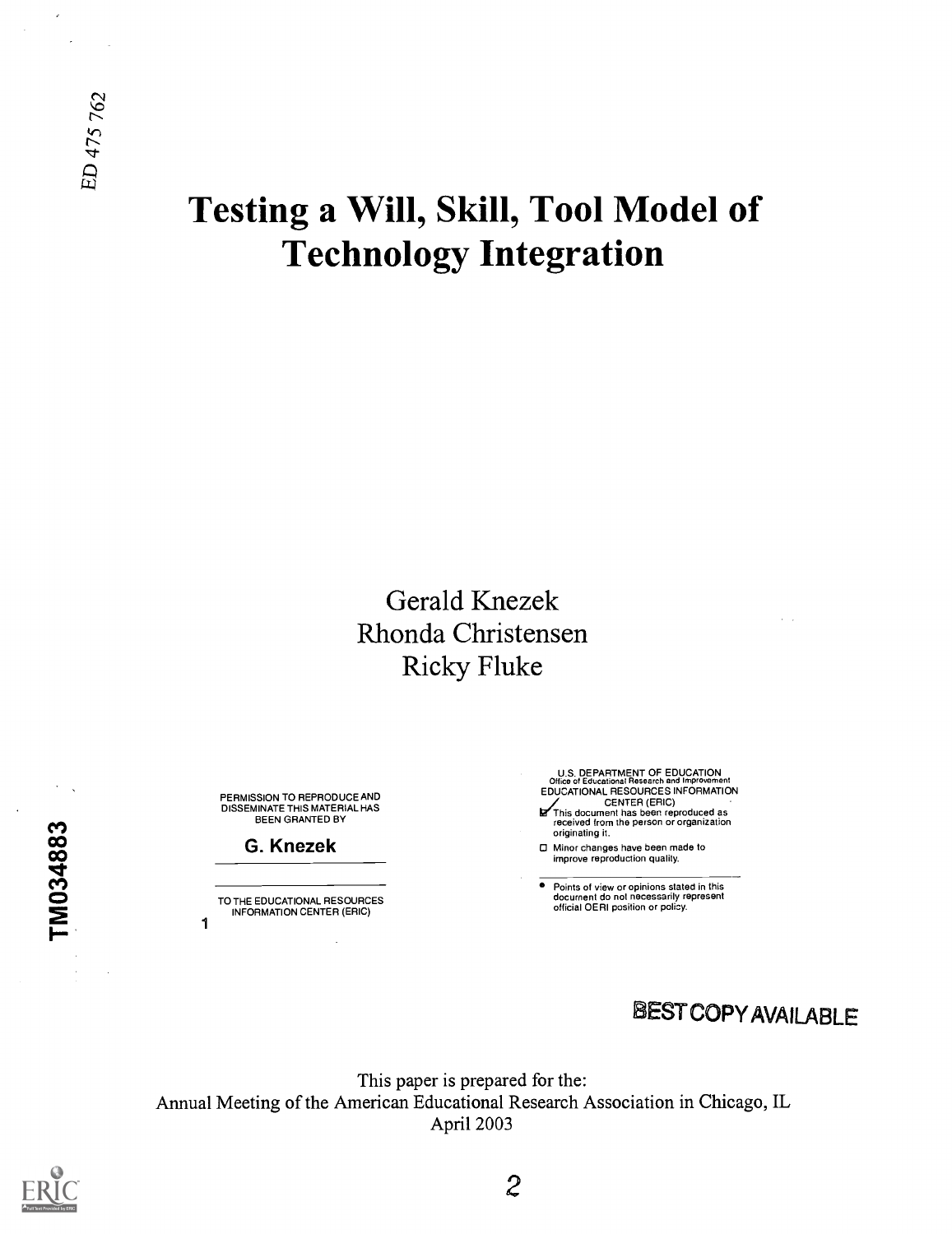#### Testing a Will, Skill, Tool Model of Technology Integration'

by

Gerald Knezek, Univ. of North Texas, gknezek @tenet.edu Rhonda Christensen, Univ. of North Texas, rhondac @tenet.edu Ricky Fluke, Univ. of North Texas, ad110@earthlink.net

#### Abstract

The Will, Skill, Tool (WST) model of technology integration (Knezek, Christensen, Hancock & Shoho, 2000) postulates that enhancing an educator's will, skill, and access to technology tools leads to higher stages of classroom technology integration, which in turn leads to greater student achievement. In this paper, regression analyses and structural equation modeling techniques are presented representing a wide variety of data sets from Texas public schools in order to test combinations of observed variables that optimize the WST model fit statistics. Implications for educational evaluation and policy are discussed.

Key words: technology integration model, student achievement, attitudes toward technology, technology competency

#### Conceptual Rationale

#### The school learning environment.

Learning in school has been recognized as a complex issue for many decades. For example, in 1975, Klausmeier and Goodwin identified 37 variables in nine major categories that affect the school learning environment. Among these were items such as instructional goals and objectives, student intellectual ability, teacher interest and knowledge of subject matter, homeschool-community relations, physical space and equipment characteristics, and availability of print and audiovisual instructional materials (Klausmeier & Goodwin, 1975, p. 13).

In 1999, the U.S. Department of Education established a \$75 million funding initiative aimed at producing 2,000,000 new technology-using educators capable of integrating information technologies into daily classroom practice (Preparing Tomorrow's Teachers to Use Technology Program, 1999). Calls for gauging the impact of this infusion of technology into the nation's classroom also accompanied the funding, and, in 1999, the Milken Exchange on Education Technology identified seven major categories of variables intended to "... help policymakers answer the question, 'What is the return on the public's investment in K-12 learning technology?'"(Coughlin & Lemke, 1999, p.38). Many of these are similar to the categories of



The authors wish to thank Cesar Morales for editorial review of earlier drafts of this raper.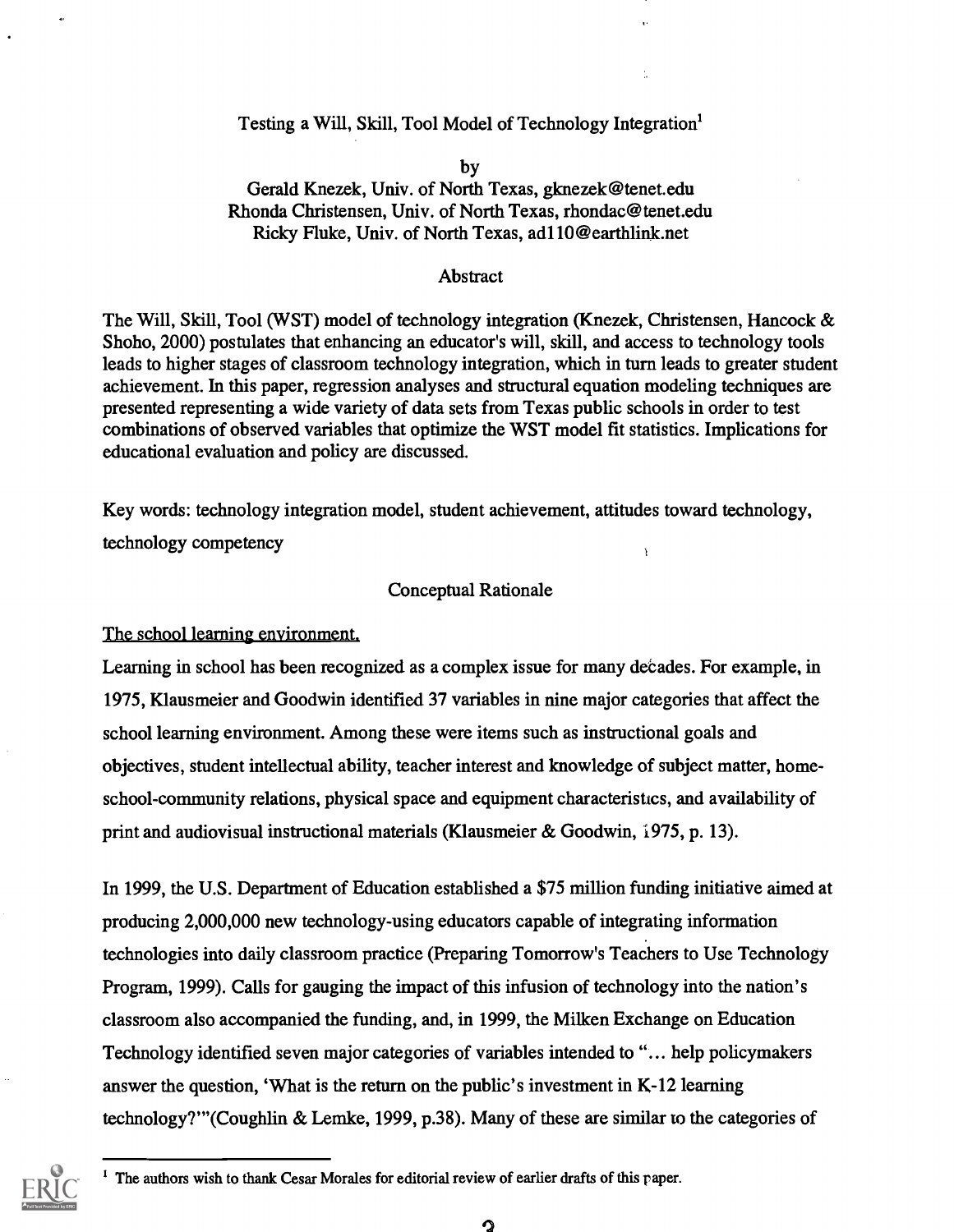variables affecting the school learning environment that were identified by Klausmeier and Goodwin twenty-four years earlier.

#### The search for positive impact.

Much recent research in educational technology has focused on impact. Researchers have been generally successful in demonstrating the positive impact of technology infusion with appropriate teacher training on teacher attitudes toward information technology, student attitudes toward information technology, and other learning-related student dispositions such as motivation (Woodrow, 1992; Collis, et al., 1996; Christensen, 1997). Instruments have been developed by several researchers to aid in this process (Christensen & Knezek, 1998; Knezek & Christensen, 1998; Ropp, 1999; Christensen & Knezek, 1999; Knezek & Christensen, 2000). Researchers have been less successful in identifying positive impacts of technology infusion on student achievement, although some studies have met with success. For example, a review of 130 studies by Bailo and Sivin-Kachla (1995) concluded that using technology to support instruction improves student outcomes in language arts, math, social studies, and science. An evaluation of the West Virginia Basic Skills/Computer Education program concluded that "... the effective use of learning technology has led directly to significant gains in math, reading and language arts skills in West Virginia" (Mann, Shakeshaft, Becker & Kottkamp, 1999). More commonly, however, findings have been mixed.

#### Method

The approach advocated in this paper is multivariate in nature, based on the development and testing of a formalized model for integrating technology into the classroom. The Will, Skill, Tool model of Technology Integration targets the influence of the teacher on the classroom portion of the school, and further restricts the area of interest in the classroom to technology integration. The model also incorporates the influence of technology integration on student achievement.

Figure 1 contains several indicators of teacher attributes in the areas of will, skill, and tool. Two indicators of classroom integration, and three indicators of student achievement are listed as well. These indicators are conceptually associated with constructs using conventions that have become common in structured equation modeling (Schumacker, 1996).



4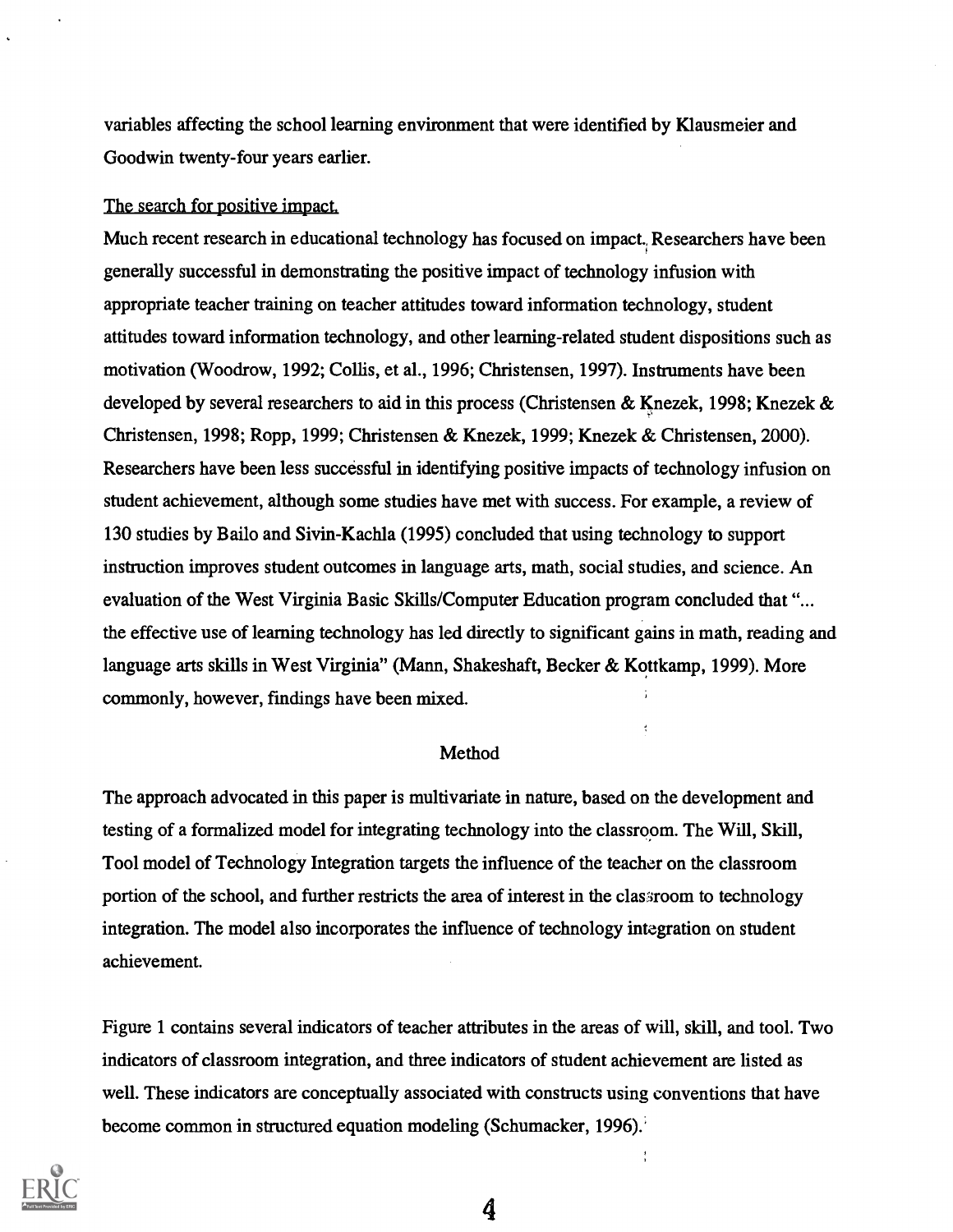

ţ



Study 1: 1999 Teacher Data

The 1999 preliminary test of the model used survey responses gathered during the fall of 1999 from teachers in a public high school in the Dallas Ft. Worth Metroplex area of northern Texas. Thirty-nine teachers completed the following battery of instruments:

The Teachers' Attitudes Toward Computers Questionnaire (TAC 5.1) (Christensen & Knezek, 1998) measures seven indices regarding teachers' attitudes.

Teachers' Attitudes Toward Information Technology Questionnaire (TAT) (Knezek & Christensen, 1998) is a semantic differential instrument that measures attitudes toward new information technologies .

The Technology Proficiency Self-Assessment (TPSA) (Ropp, 1999) measures technology skills in four areas identified by the International Society of Technology in Education as key for their National Educational Technology Standards (NETS).

Two self-reported outcome measures were also included in the battery cf instruments. One was the Level of Use Questionnaire (CBAM\_LOU) based on the Concerns-Based Adoption

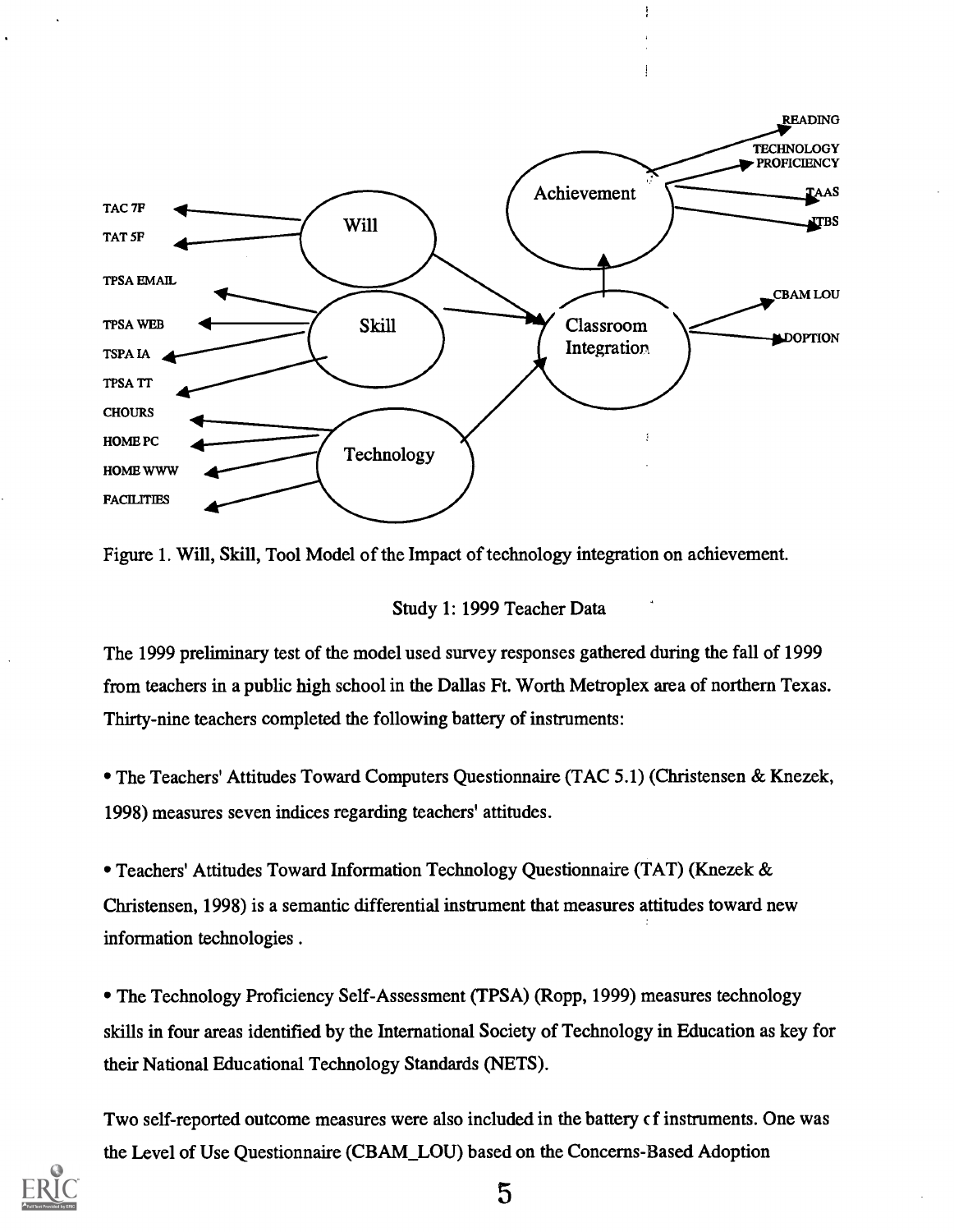Model/Level of Use scale for diffusion of innovation (Hall, Loucks, Rutherford, & Newlove, 1975), and the other was the Stages of Adoption of technology in education scale (STAGES) developed by Christensen (1997), based on the earlier work of Russell (1995).

Three demographic variables indicating level of access to technology tools were included in the set of 1999 data available to researchers, as well. These were teachers' current hours per week using information technology in the classroom (CHOURS), whether or not teachers had access to a computer at home (HOME\_PC or HOMECOM), and whether or not teachers had access to the World Wide Web at home (HOMEWWW).

#### Results of 1999 Teacher Data Analysis

Ideally structured equation modeling (Schumacker, 1996; Joreskog, & Sorbom, 1998) would have been employed to determine how well the model fit the data, but its use was not attempted for the 1999 data set due to the small data set and large number of degrees of freedom in the model (R.E. Schumacker, personal communication, December 7, 1999). Therefore, regression analysis was chosen to explore how well will, skill, and technology tools could place an individual in the proper stage of adoption.

#### Impact of Will. Skill, and Tools on Technology Integration

Impact of Will. A regression analysis verified that approximately 40% of the variance in stage of adoption is attributable to "will" measures for these teachers. The R-squared for stage of adoption predicted from the TAT attitude scales (EmailT, WWWT, MMT, ProdT, ProdCl) was .39 (Knezek, Christensen, Hancock & Shoho, 2000).

Impact of Will and Skill Combined. For the 1999 set of thirty-seven secondary teachers, adding skill measures to the equation increased the predictability of stages of adoption of technology from roughly 40% to 70%. The R-squared for Stages predicted from TAT attitude measures and TPSA skill measures is .69 (Knezek, Christensen, Hancock & Shoho, 2000).

Combined Impact of Will. Skill and Access to Technology Tools, Adding measures of access to technology tools for teachers increased the predictability of stages of adoption from 70% to 84% for this set of data. The R-squared for TAT attitudes, TPSA skills, and the three tool variables of



 $\ddot{\cdot}$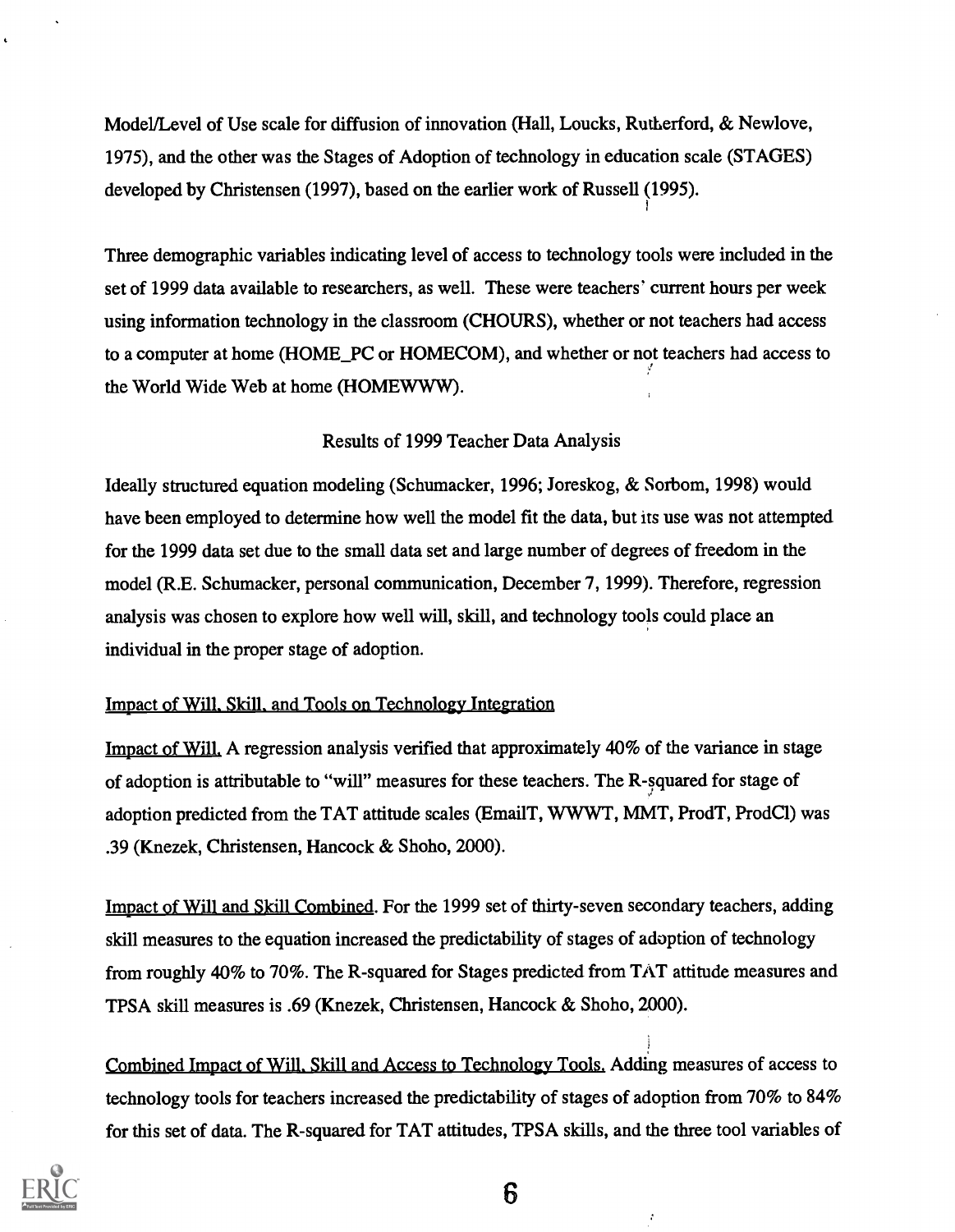current hours per week using technology in the classroom (CHOURS), access to a computer at home (HOMECOM) and access to the WWW at home (HOMEWWW). was .84.

#### Study 2: 1999 Funding and Student Achievement Data

A second data set was compiled to further test the model introduced in 1999. This analysis explored the relationship between available variables representing both ends of the technology infusion-to-student-achievement continuum. The Texas Assessment of Academic Skills (TAAS) test pass rate, and district wide average SAT score, were used as dependent variables. Districtwide hardware expenditures, and district-wide expenditures on software and technology supplies, are the two independent variables used to indicate extent of support for information technology facilities. The data were gathered by randomly selecting 100 of approximately 1046 public school districts in the state and recording their scores from the Texas Academic Excellence Indicator System (AEIS).

SAT Scores. Hardware and software expenditures together accounted for approximately 12% of the variance in SAT scores across the sample of school districts (R squared = .115) (Knezek, Christensen, Hancock & Shoho, 2000). This relationship is significant at the .05 level ( $f = 3.25$ ,  $2 \times 50$  df, p = .0472).

TAAS Pass rate. Hardware and software expenditures together account for approximately 11% of the variance in TAAS pass rates across school districts (R squared = .11). This relationship is also significant at the .05 level ( $f = 3.70$ ,  $2 \times 58$  df,  $p = .0307$ ).

#### Limitations of 1999 Analyses

Only thirty-nine teachers from one school are represented in the data for the portion of the model dealing with stage of adoption predicted as a function of will, skj11, and access to technology tools. A much larger sample was needed to test all components of this portion of the model in a structured equation modeling paradigm. In addition, just one indicator of technology integration (stages) had been utilized, but in structured equation modeling, multiple indicators for each construct are preferred. Similarly, only 100 school districts were included in the current analysis of the relationship of technology investment to two measures of student achievement. The research team concluded that a comprehensive test of the portion of the model dealing with the impact of classroom technology integration on student achievement probably required



7 BEST COPY AVAILABLE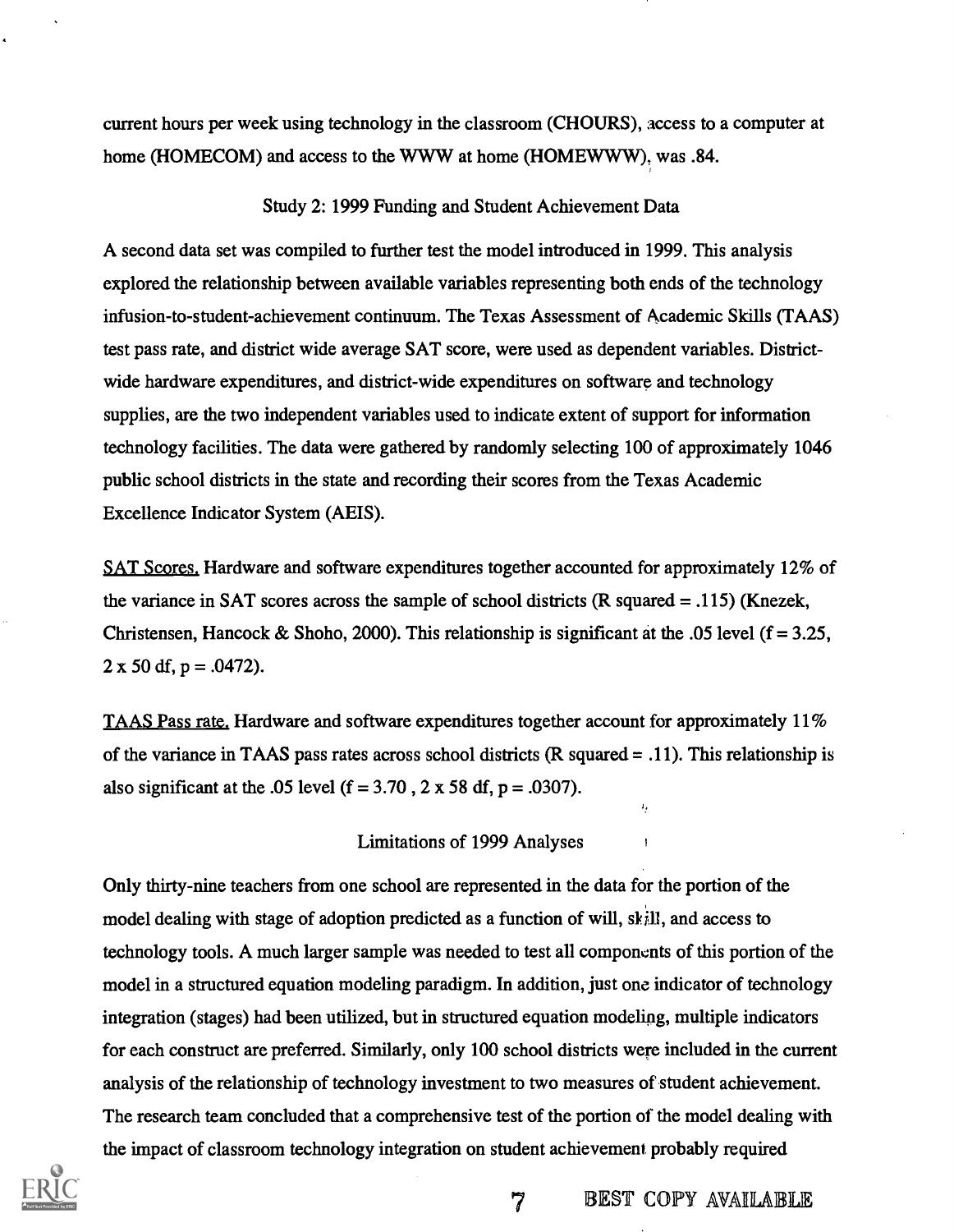lowering the unit of analysis to the classroom level. These modifications in research design were incorporated in studies 3 and 4 described in the following section.

### Study 3: 2000-2001 Technology and Reading Achievement Data

Data were gathered from twelve first- and second-grade teachers from a suburban north Texas public school district and their 170 students during the fall of 2000 and again during the spring of 2001. Teachers provided Stages of Adoption and CBAM Level of Use ratings. Woodcock Reading Mastery Tests-Revised (WRMT-R; Woodcock, 1998) were administered to students as pretest and post test measures, using the subtests Word Identification, Word Attack, and Passage Comprehension. Stages of Adoption and CBAM Level of Use were used as indicators of the latent variable "classroom integration" while pre-post reading difference scores were used as indicators of "student achievement". As shown in Figure 2, the resulting path coefficient from integration to achievement, in an SEM model with acceptable fit statistics, was .35.



Figure 2. Structural equation model for Woodcock Reading Mastery Tests score gains as a function of level of classroom technology integration.

Study 4: 2000-2001 Technology Integration Data from Teachers

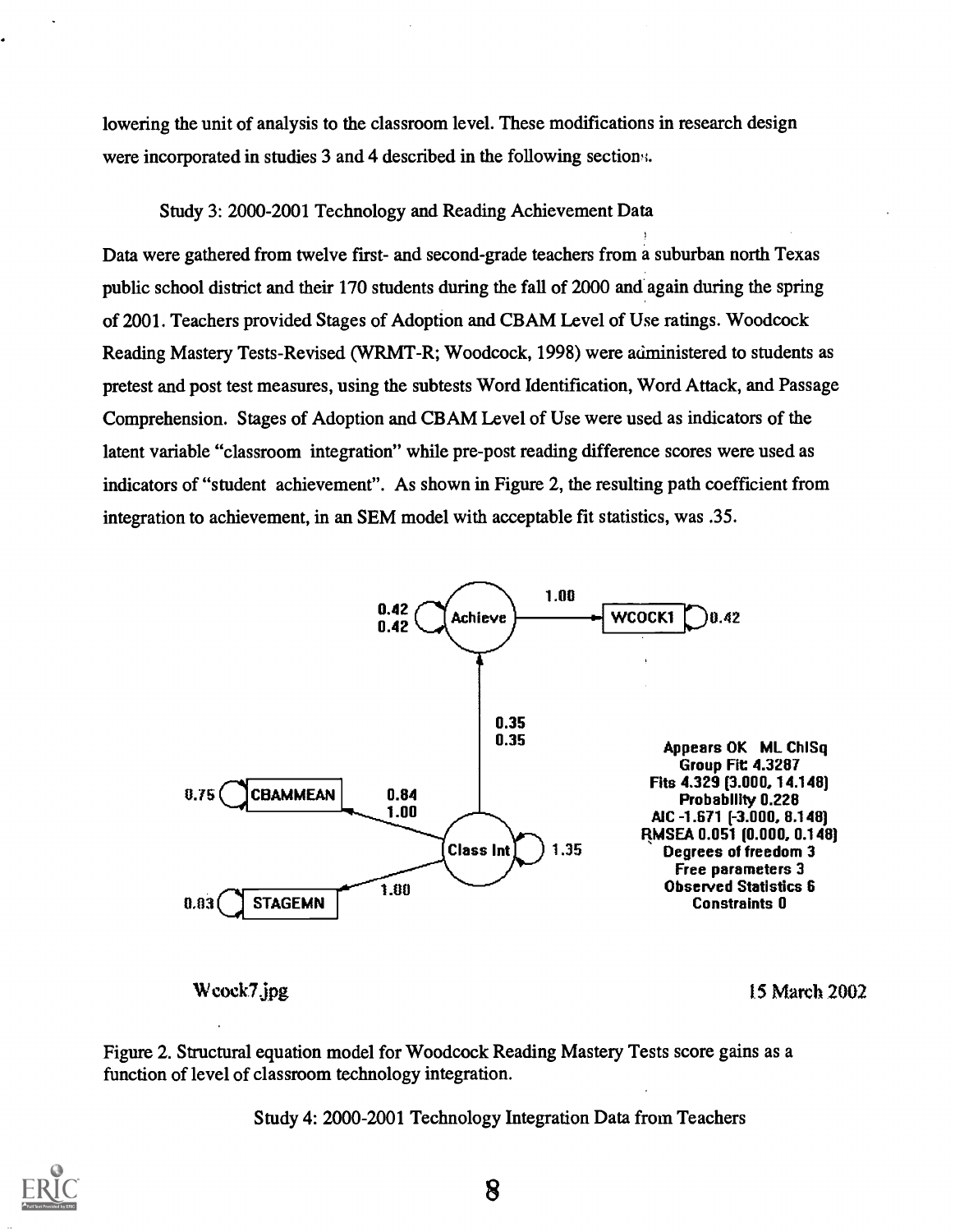Will (attitude) and Skill (technology proficiency) and Tool (access to technology tools) data from the twelve teachers described in Study 3 were submitted to an SEM analysis to determine if classroom integration could be well predicted by will, skill, and tool indicators. As shown in Figure 3, Skill appeared to be a strong predictor of classroom integration for these teachers, while Will was a weaker but acceptable predictor. Incorporation of the Tool latent variable did not result in an acceptable fit statistic for this group of teachers.



Figure 3. Structural equation model for classroom technology integration as a function of teacher will and skill.

Study 5: 2002 Will, Skill, Tool and Technology Integration Data from Teachers

Data were gathered from 1267 K-12 teachers representing all 37 schools in a suburban public school district of Texas during April of 2002. Preliminary analysis of this data indicates that Will, Skill and Tool latent variables form an acceptable collection of predictors of classroom technology integration (as measured by Stages of Adoption and CBAM Level of Use). Additional research is underway to gather a comprehensive set of data that will enable testing



9 BEST COPY AVAILABLE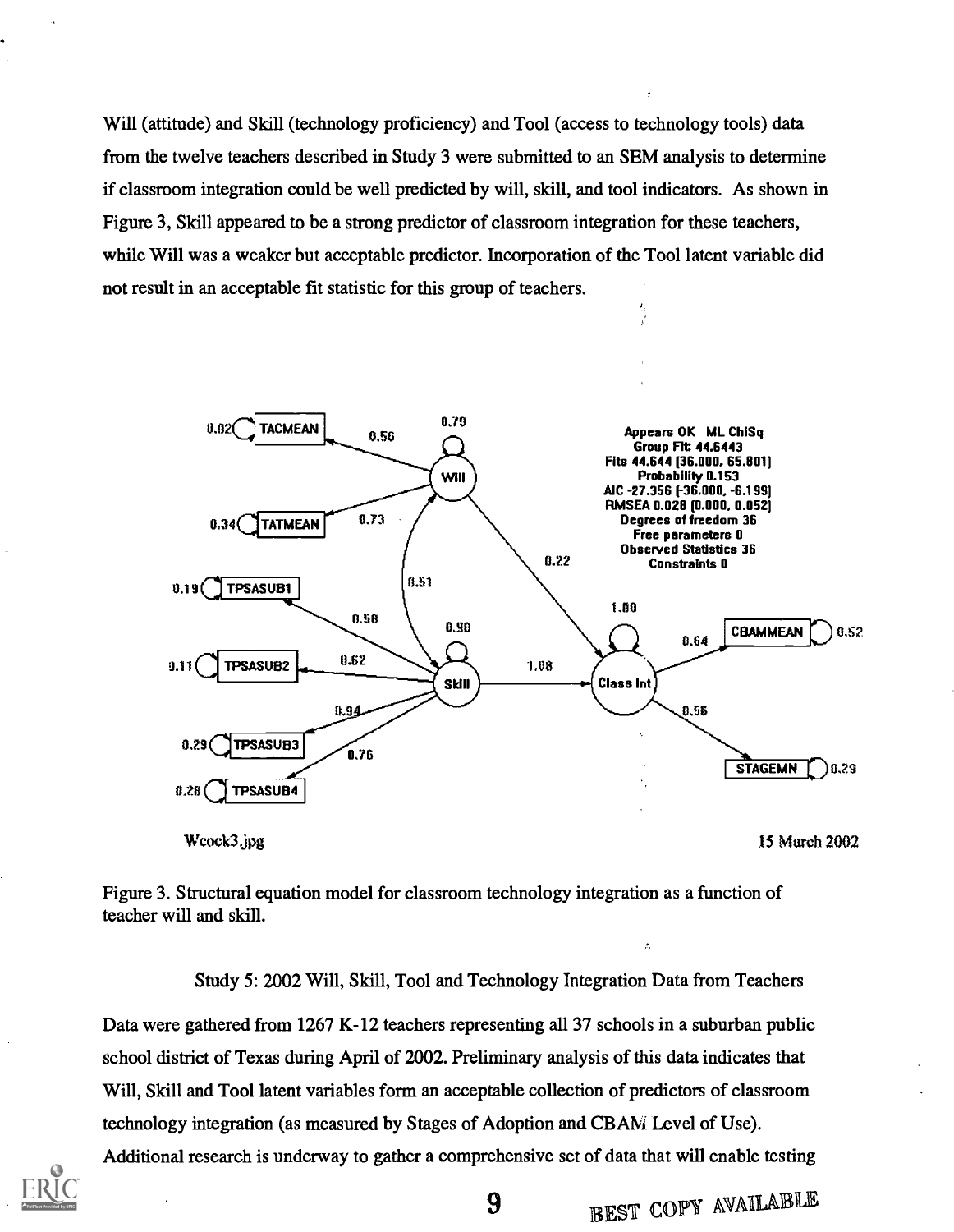both the teacher (technology integration) side of the model and the student (learner outcome) side of the model from teacher and student data gathered within a set of schools in the same timeframe.

 $\ddot{\phantom{a}}$ 

ÿ

ŀ.

#### Summary/Conclusions

While the effectiveness of the teaching and learning process has long been recognized as a complicated issue, technology adds another dimension to the assessment of elements that are contributing factors to a student's quality of education. A new model for integrating technology into the classroom is presented along with analysis showing that technology investment can contribute to student achievement: The model includes three key elements for successful integration of technology: Will (attitude) of the teacher, Skill (technology competency), and Technology Tools (access to technology tools). The model also postulates that technology integration in the classroom contributes to higher student achievement. Preliminary analysis of this model has yielded promising results.

The current emphasis on accountability for technology expenditures in the USA has spawned a quest for evidence of positive impact on student achievement, especially at the K-12 level. Since the primary environment in which learners and teachers interact with information technology is evolving to be the classroom, a formalized model of technology integration facilitates systematic testing of theorized relationships. One important aspect to be tested is the predictability of classroom technology integration based on teacher measures of will, skill, and access to technology tools. Another important aspect is the predictability of student achievement based on level of technology integration. Findings to date indicate this two-step model is worthy of further exploration.



1 0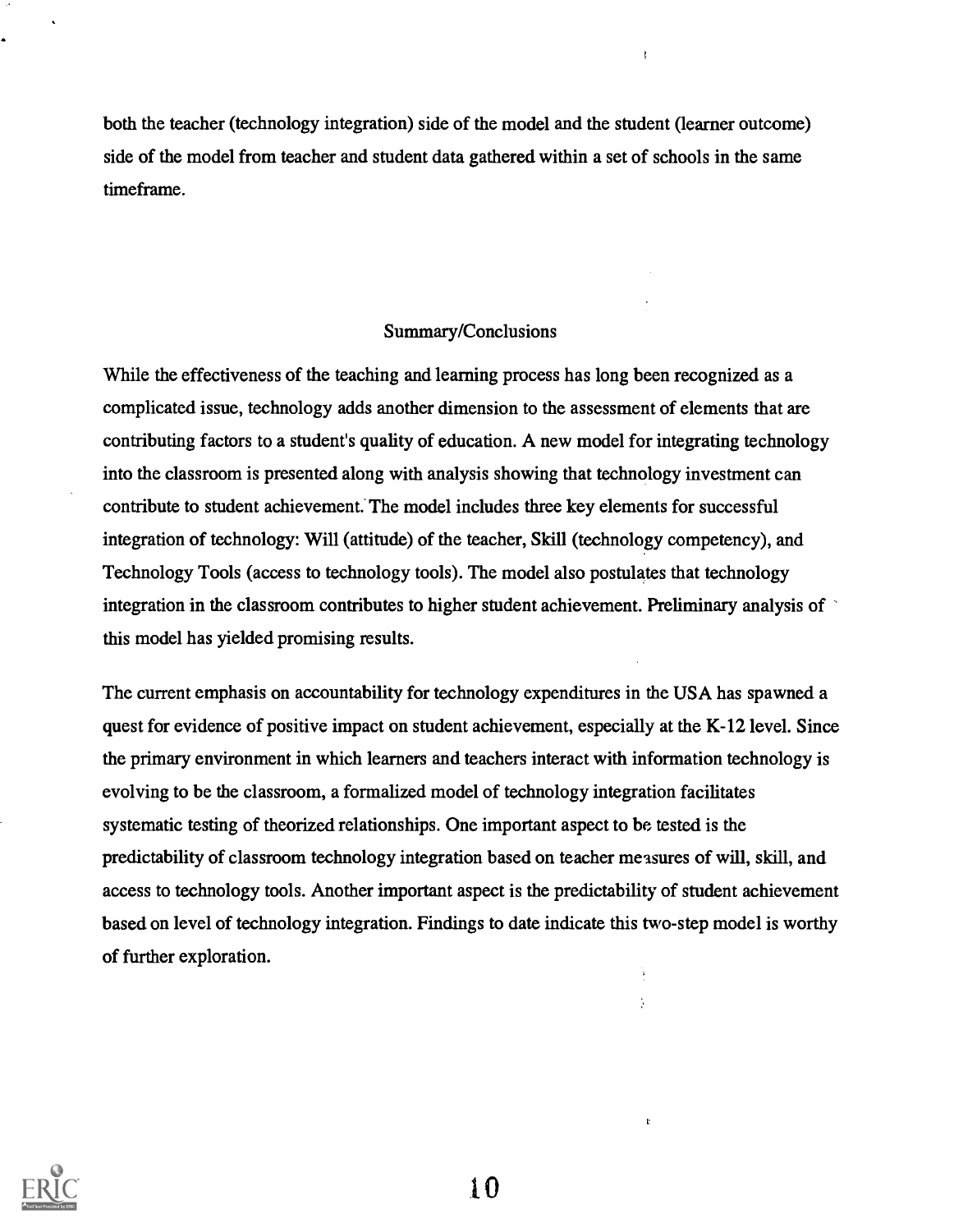#### References

ŝ

Bailo, E. R., & Sivin-Kachla, J. (1995). Effectiveness of Technology in Schools. 1990-1994. Washington, DC: Software Publishers Association.

Christensen, R. (1997). Effect of technology integration education on the attitudes of teachers and their students. Doctoral dissertation, University of North Texas. Dissertation Abstracts International, 58 (11), p. 4242. UMD # AAT9816134.

Christensen, R., & Knezek, G. (1998). Parallel forms for measuring teachers' attitudes toward computers. In S. McNeil, J.D. Price, S. Boger-Mehall, B. Robin & J. Willis (Eds.) Technology and Teacher Education Annual 1998 - Vol. 2 (pp. 820-821). Charlottesville, VA: Association for the Advancement of Computing in Education.

Christensen, R., & Knezek, G. (1999, Dec.). Stages of Adoption for Technology in Education. Computers in NZ Schools, 11(3), 25-29.

Collis, B. A., Knezek, G. A., Lai, K. W., Miyashita, K. T., Pelgrum, W. J., Plomp, Tj, & Sakamoto, T. (1996). Children and computers in school. Mahwah, NJ: Lawrence, Erlbaum Associates.

Coughlin, E. C. & Lemke, C. (1999). Technology in American Schools Seven Dimensions for Gauging Progress. Santa Monica, CA: The Milken Exchange on Education Technology.

Hall, G. E., Loucks, S. F., Rutherford, W. L., & Newlove, B. W. (1975). Levels of use of the innovation: A framework for analyzing innovation adoption. In S. F. Loucks, B. W. Newlove, & J. E. Hall (Eds.). Measuring levels of use of the innovation: A manual for trainers, interviewers, and raters. Austin, TX: Southwest Educational Development Laboratory.

Joreskog, K. G., & Sorbom, D. (1998). Lisrel 8: Structural Equation modeling with the Simplis Command Language. Mahwah, NJ: Lawrence Erlbaum Associates.

Klausmeir, H. J., & Goodwin, W. (1975). Learning and human abilities: Educational psychology ( $4<sup>th</sup>$  ed.). New York: Harper & Row Publishers.

Knezek, G., & Christensen, R. (2000). Attitudinal differences among integrated computing and traditional computer literacy students in the USA. In C. Morales, G. Knezek, R. Christensen, & P. Avila (Eds.) Impact of new technologies on teaching and learning (pp. 85-97). Mexico: Instituto Latinoamericano de la Comunicacion Educativa.

Knezek, G., & Christensen, R. (1998). Internal consistency reliability for the teachers' attitudes toward information technology (TAT) questionnaire. In S. McNeil, J.D. Price, S. Boger-Mehall, B. Robin & J. Willis (Eds.) Technology and Teacher Education Annual 1998 - Vol. 2. (pp 831-832). Charlottesville, VA: Association for the Advancement of Computing in Education.

Knezek, G., Christensen, R., Hancock, R., & Shoho, A. (2000). Toward a structural model of technology integration. Paper presented to the Annual Hawaii Educational Research Association Conference, Honolulu, Hawaii, February 12, 2000.

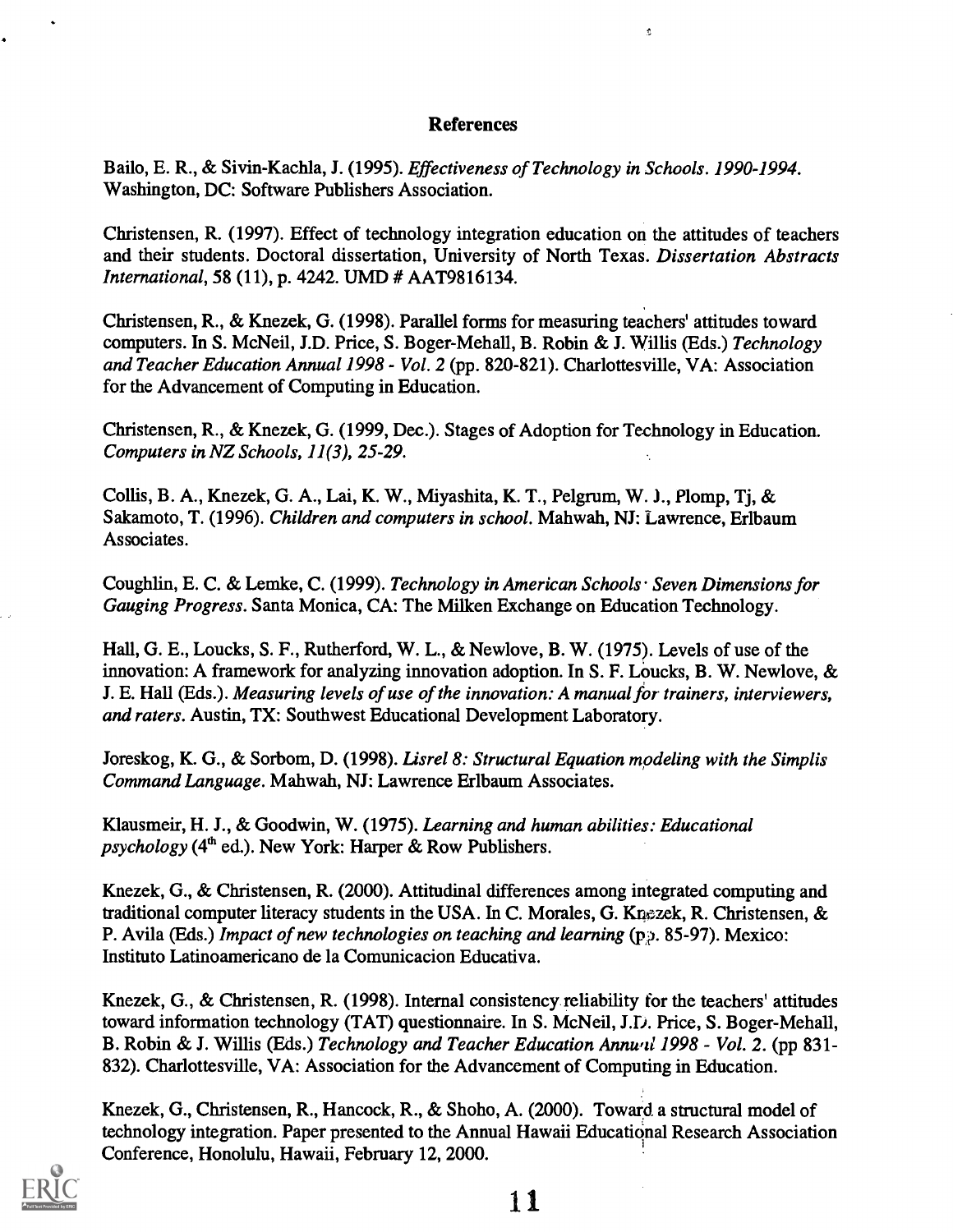Mann, D., Shakeshaft, C., Becker, J., & Kottkamp, R. (1999). West Virginia Story: Achievement gains from a statewide comprehensive instructional technology program 1999: What impact does technology have on learning? Retrieved December 19, 1999 from http://www.milkenexchange.org/publications.

Preparing Tomorrow's Teachers to Use Technology Program (1999). Retrieved January 18, 2000 from http://www.ed.gov/teachtech/pttwhat.html

Ropp, M.M. (1999). Exploring individual characteristics associated with learning to use computers in preservice teacher preparation. Journal of Research on Computing in Education, 31(4), pp. 402-424.

Russell, A. L. (1995). Stages in learning new technology: Naive adult email users. Computers in Education, 25(4), 173-178.

Schumacker, R. E. (1996). A beginner's guide to structural equation modeling. Mahwah, NJ: Lawrence Erlbaum Associates.

Woodcock, R.W. (1998). Woodcock Mastery Test revised. Circle Pines, MN: American Guidance Service.

Woodrow, J. E. (1992). The influence of programming training on the computer literacy and attitudes of preservice teachers. Journal of Research on Computing in Education, 25(2), 200- 218.

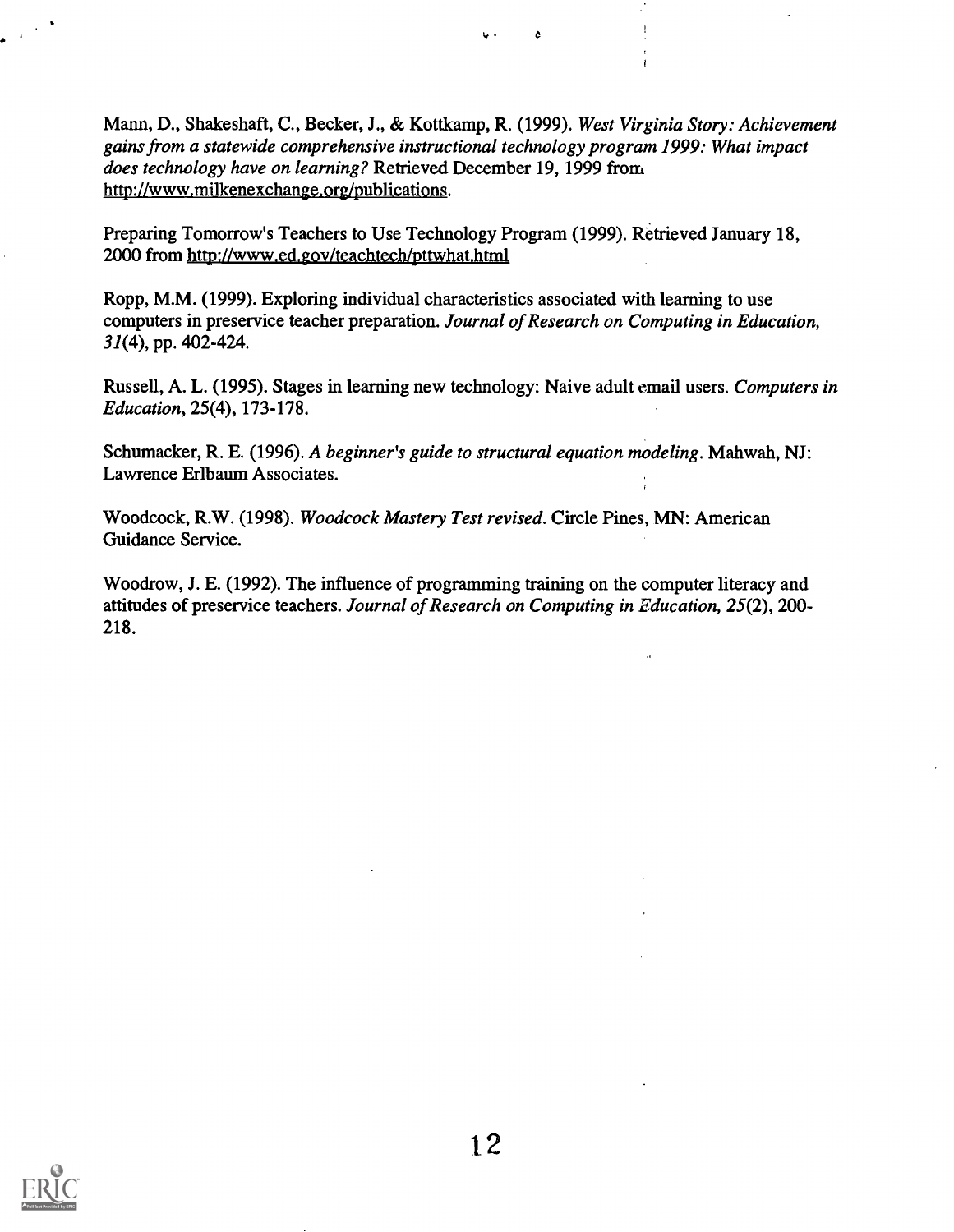

### **II.** REPRODUCTION RELEASE:

In order to disseminate as widely as possible timely and significant materials of interest to the educational community, documents<br>announced in the monthly abstract journal of the ERIC system, Resources in Education (RIE), reproduced paper copy, and electronic media, and sold through the ERIC Document Reproduction Service (EDRS). Credit is given to the source of each document, and, if reproduction release is granted, one of the following notices is affixed to the document.

If permission is granted to reproduce and disseminate the identified document, please CHECK ONE of the following three options and sign at the bottom of the page.

| The sample sticker shown below will be<br>affixed to all Level 1 documents                               | The sample sticker shown below will be<br>affixed to all Level 2A documents                                                                                                                                                                                                                                                                                                                                                               | The sample sticker shown below will be<br>affixed to all Level 2B documents                        |  |  |
|----------------------------------------------------------------------------------------------------------|-------------------------------------------------------------------------------------------------------------------------------------------------------------------------------------------------------------------------------------------------------------------------------------------------------------------------------------------------------------------------------------------------------------------------------------------|----------------------------------------------------------------------------------------------------|--|--|
| PERMISSION TO REPRODUCE AND<br>DISSEMINATE THIS MATERIAL HAS<br>BEEN GRANTED BY                          | PERMISSION TO REPRODUCE AND<br>DISSEMINATE THIS MATERIAL IN<br>MICROFICHE, AND IN ELECTRONIC MEDIA<br>FOR ERIC COLLECTION SUBSCRIBERS ONLY.<br>HAS BEEN GRANTED BY                                                                                                                                                                                                                                                                        | PERMISSION TO REPRODUCE AND<br>DISSEMINATE THIS MATERIAL IN<br>MICROFICHE ONLY HAS BEEN GRANTED BY |  |  |
| TO THE EDUCATIONAL RESOURCES<br>INFORMATION CENTER (ERIC)                                                | TO THE EDUCATIONAL RESOURCES<br>INFORMATION CENTER (ERIC)                                                                                                                                                                                                                                                                                                                                                                                 | TO THE EDUCATIONAL RESOURCES<br>INFORMATION CENTER (ERIC)                                          |  |  |
| Level 1<br>Check here for Level 1 release, permitting<br>reproduction and dissemination in microfiche or | 2Α<br>Level 2A<br>Check here for Level 2A release, permitting reproduction                                                                                                                                                                                                                                                                                                                                                                | 2B<br>Level 2B                                                                                     |  |  |
| other ERIC archival media (e.g., electronic) and<br>paper copy.                                          | and dissemination in microfiche and in electronic media for<br>ERIC archival collection subscribers only                                                                                                                                                                                                                                                                                                                                  | Check here for Level 2B release, permitting reproduction<br>and dissemination in microfiche only   |  |  |
|                                                                                                          | Documents will be processed as indicated provided reproduction quality permits.<br>If permission to reproduce is granted, but no box is checked, documents will be processed at Level 1.                                                                                                                                                                                                                                                  |                                                                                                    |  |  |
|                                                                                                          | I hereby grant to the Educational Resources Information Center (ERIC) nonexciusive permission to reproduce and disseminate this document<br>as indicated above. Reproduction from the ERIC microfiche or electronic media by persons other than ERIC employees and its system $\vert$<br>contractors requires permission from the copyright holder. Exception is made for non-profit reproduction by libraries and other service agencies |                                                                                                    |  |  |

| L <sup>to</sup> salisty information needs of educators in response to discrete inquiries. | with the complete the service agencies of the service and other service agencies. |
|-------------------------------------------------------------------------------------------|-----------------------------------------------------------------------------------|
| Deraeda,<br>I Organization/Address:                                                       | I Printed Name/Position/Title:<br>Gerald Knezek/Professor                         |
| P.O. Box 311331, Denton, Tt 76203                                                         | Telephone 940-565-4185 FAX: 940-565-2185<br>I E-Mail Address:                     |
|                                                                                           | Date:<br>gknezet @tenet.edu<br>$4 - 25 - 10$                                      |